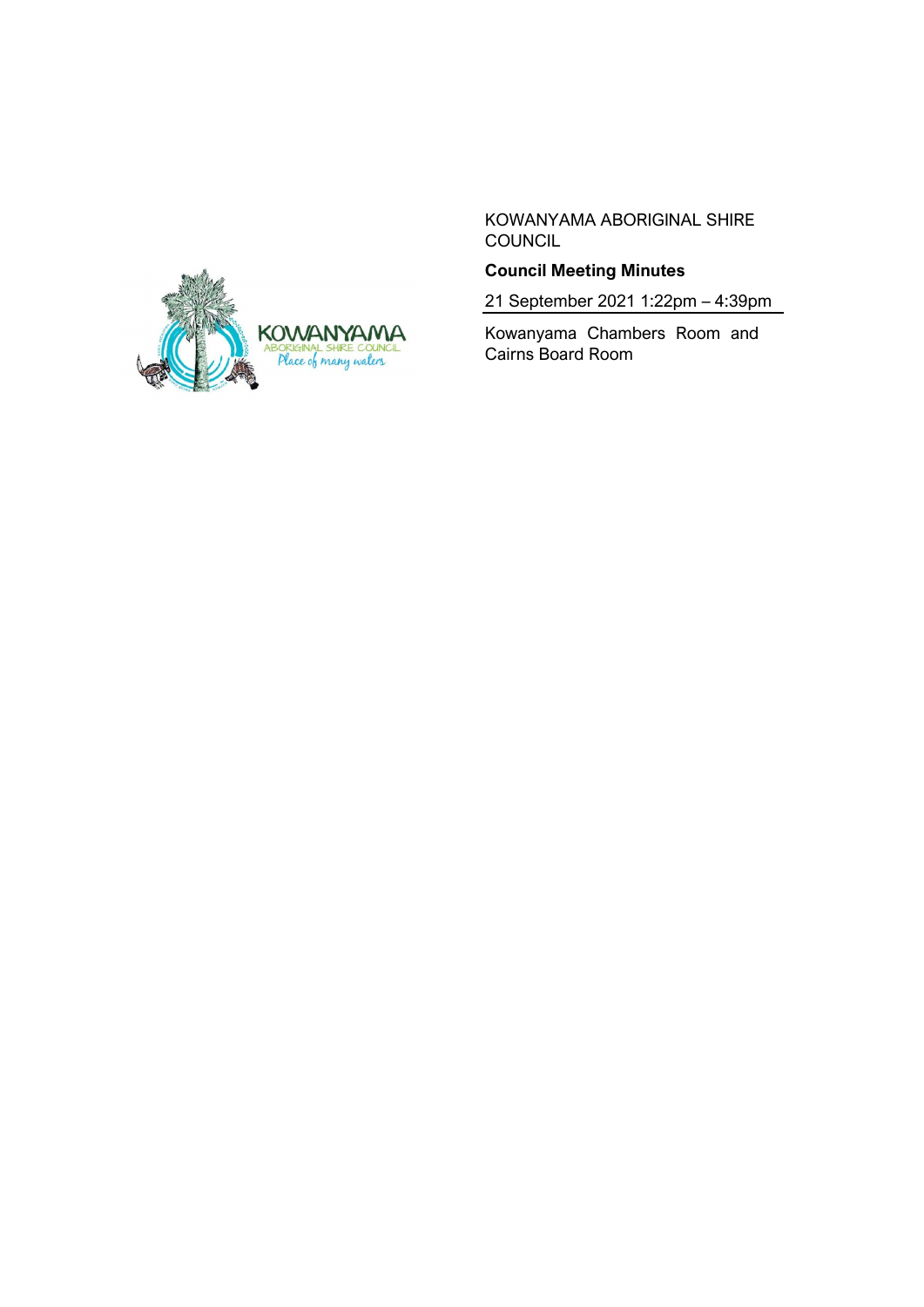# **Present:**

# **Councillors**

Mayor Robbie Sands (Chair) – Kowanyama Boardroom

Deputy Mayor Cameron Josiah (Councillor) – Kowanyama Boardroom

Cr Teddy Bernard (Councillor) – Kowanyama Boardroom

Cr Jacob Elroy Josiah (Councillor) – Kowanyama Boardroom

## **Executive**

Gary Uhlmann, Chief Executive Officer (CEO) – Kowanyama Boardroom

Katherine Wiggins, Executive Manager Governance and Operations (EMGO) – Cairns Boardroom

Jacqui Cresswell, Executive Manager Roads, Infrastructure & Essential Services, (EMRIES) – Kowanyama Boardroom

Nicola Strutt, Acting Executive Manager Finance (A/EMF) – Cairns Boardroom

Caroline Smith, Acting Executive Manager Human Resources (A/EMHR)

## **Apologies:**

Cr. Richard Stafford (Councillor)

Kevin Bell, Executive Manager Community Services (EMCS)

## *Meeting Commenced: 1:22pm*

### **1) Welcome**

The Mayor welcomed Councillors and Executive Team to meeting. The Mayor also acknowledged A/EMHR Caroline Smith and welcomed her to her first Council Meeting.

### **Apologies**

| <b>RESOLUTION - Cr Stafford Apologies</b>         | None in favour             |
|---------------------------------------------------|----------------------------|
| That Council accept the apologies for Cr Stafford | <b>MOTION NOT CARRIED:</b> |
|                                                   |                            |

EMGO asked if any Conflicts of Interest were to be declared.

Councillors advised that there were no Conflicts of Interest to be declared.

# **2) Minutes from Previous Meeting**

Katherine Wiggins, EMGO presented previous minutes and resolutions for the August Ordinary Council Meeting.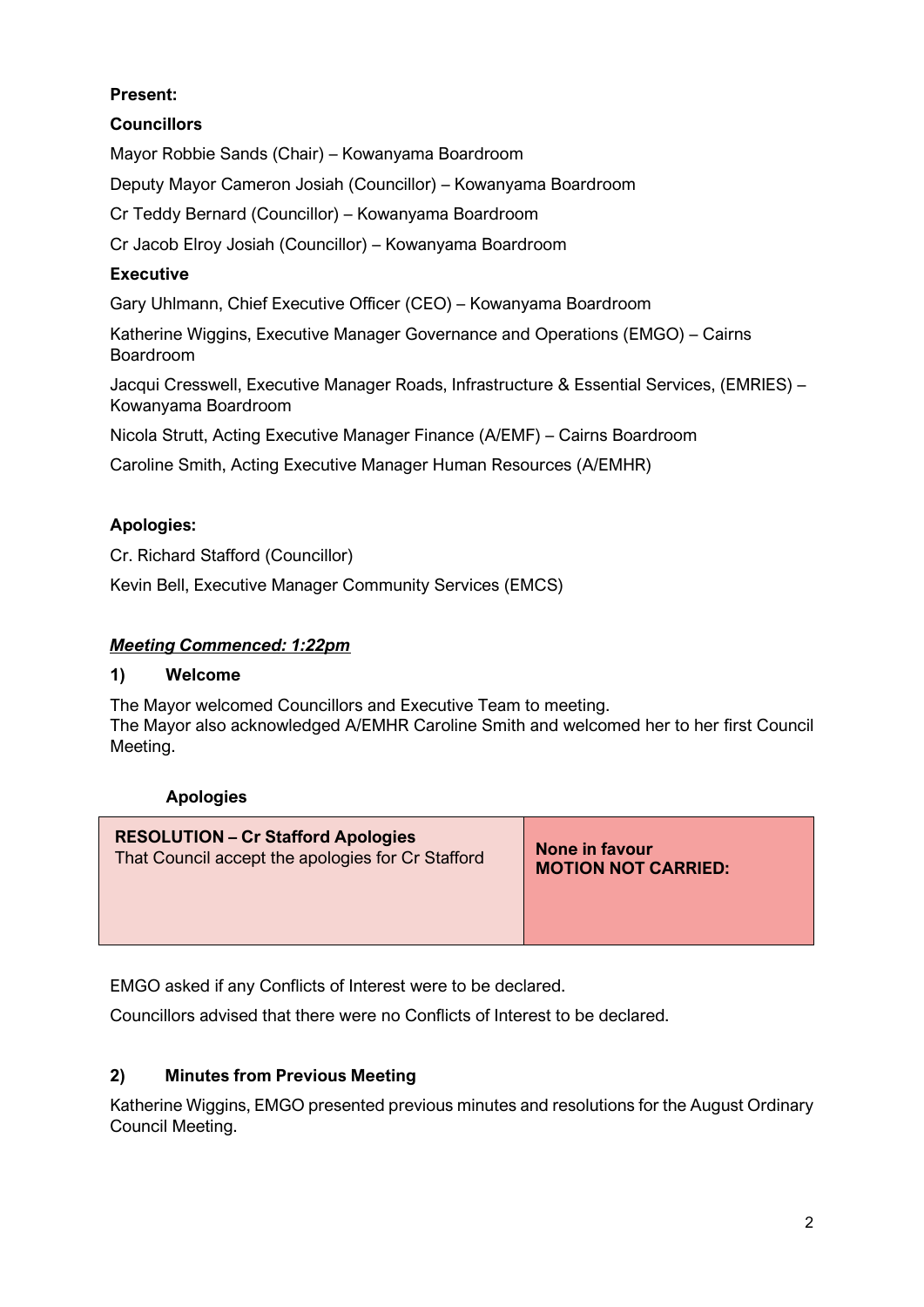| <b>RESOLUTION – Minutes</b><br>Minutes from Ordinary Council Meeting 17 August 2021<br>be adopted as true and accurate | <b>Moved: Cr Sands</b><br><b>Seconded: Cr Bernard</b> |
|------------------------------------------------------------------------------------------------------------------------|-------------------------------------------------------|
|                                                                                                                        | All in favour<br><b>MOTION CARRIED:</b>               |

## **3) Action Items**

Katherine Wiggins, EMGO presented action items from previous council meeting.

- EMGO contacted the office of Robert Katter regarding the Working with Children Amendment.
- 346 Chellikee St has been tenanted it is no longer on the list of transitional housing.
- Condition of fences still in progress as Animal Management Officer (AMO) has been away.

Deputy Mayor asked if his fence could be checked as it has some damage.

**Action Item:** EMRIES to advise AMO to check fencing at 445 Man Narkrh St

Canteen refurbishment progress has been checked

Action items are progressing and all Executive's to update register as required.

Mayor asked about increasing Parks & Gardens employee's in the wet season and possible Football field care taker.

# **4) Reports**

### **a) CEO Information report**

Gary Uhlmann, CEO presented a verbal information report:

- Cattle Company meeting with the Prescribed Body Corporate (PBC). Proposal letter has been sent and Council is awaiting response.
- Section 143 letter has been sent to PBC regarding entering lands to take fill.
- PBC have sent letter to Carpenteria Shire to stop Kowanyama working on the National Park Road due to poison land / cultural heritage. Council need to find a long-term solution that Council and PBC agree to.
- An Expression of Interest has been advertised for both the Blue Café and the Bakery.
- Carriage limit changes are working their way through the government official channels.
- Contract / lease for the Kowanyama Sports & Recreation Association (KSRA) refurbishment to be completed before KSRA will sign lease. Painters have been an issue as there is only one (1) painter available in community.
- Management turnover five  $(5)$  key staff to be replaced due to vacancies. Currently have employees "acting" in their roles while Council are in transition period.
- Australian Union (ASU) issued dispute against council. There is a hearing on Thursday this week.
- Rodeo weekend went really well.
- Census concerned with the number of houses that have not been done. Was at 130 not completed. That number is now down to 70 houses to be completed.
- Cattle Muster is going well. The feedback from contractor has been good and the employed locals have been doing really well.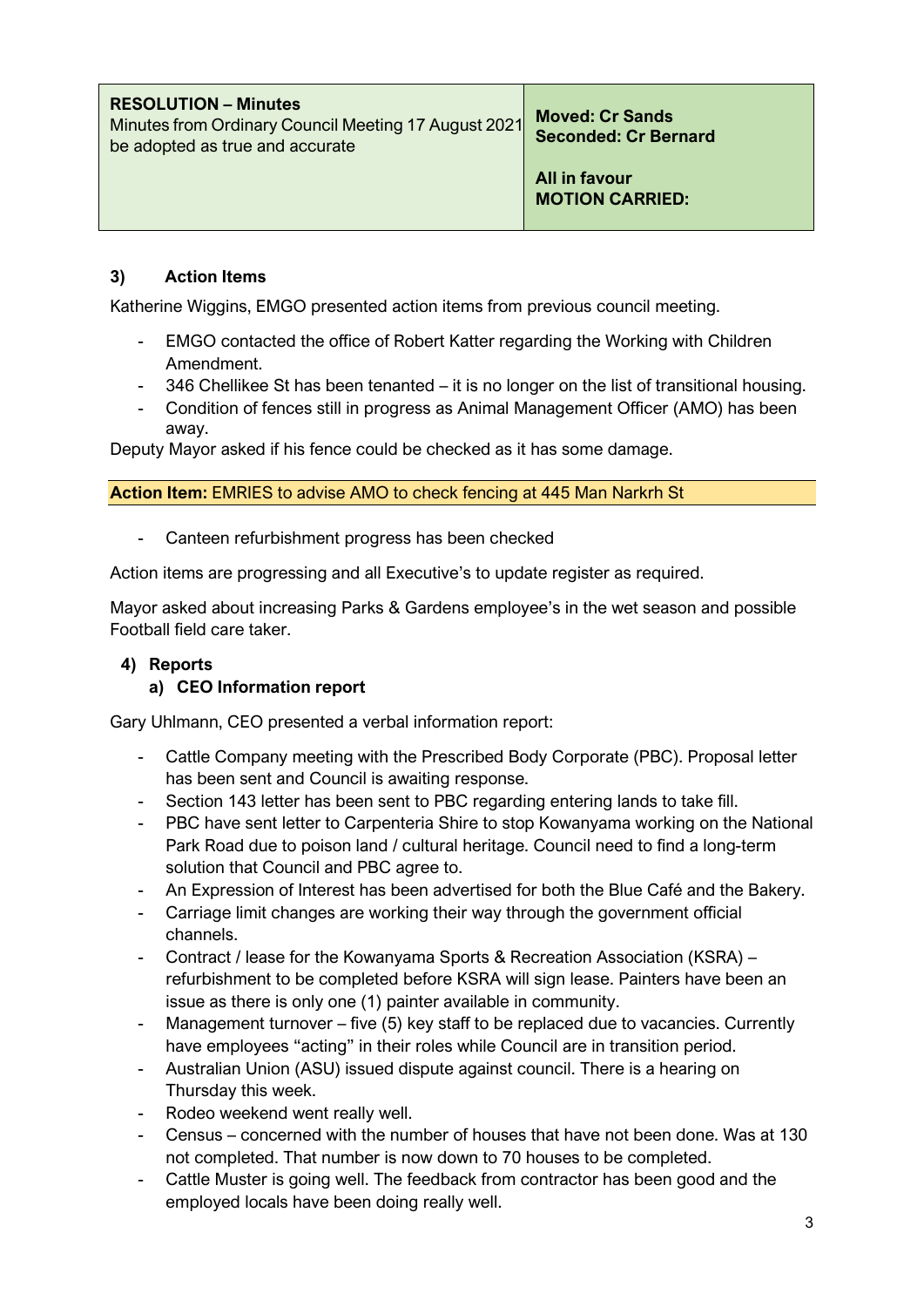- Vaccinations health teleconference yesterday. It is not a matter of "if" but "when" it will get to communities.
- At 70% vaccination it still means that half of the Australian population is still unvaccinated.
- QLD health have advised that they can return to community once a month.
- Pfizer vaccine can not be held at the medical centre due to the storing temperature required. Vaccination team are required to bring in and administer.
- More messaging to be on council social media pages.

Councillors and executive's discussed issues surrounding vaccinations.

EMGO asked if it would be beneficial to get legal advice on vaccine passports.

CEO advised that direction would have to come from the Federal Government.

- Vehicles – car bodies are being removed from the town streets. All cars to be removed have been marked with a cross.

Mayor asked if he could get the total of how many cattle had been sold and average price per head.

**Action Item:** EMGO to advise Mayor on total of cattle sold and average price

# **b) Executive manager Governance and Operations**

## **i) EMGO Information Report**

Katherine Wiggins presented EMGO information report:

## **Google Maps**

As flagged at the July council meeting, currently Kowanyama residential addresses do not appear on google maps which causes difficulties when purchasing items online.

Department of Seniors, Disability Services and Aboriginal and Torres Strait Islander Partnerships (DSDSATSIP) have been contacted to resolve this on council's behalf.

DSDSATSIP have provided draft addresses for council to consider.

To ensure the addresses are correct it is requested that council reviews the addresses and provide comment on their suitability. If required, input could be provided as a scheduled workshop with councillors and any other key stakeholders and community members.

### **Canteen Lease**

The drafted lease is currently with Kowanyama Sports and Recreation Association for signoff. **Cattle Company**

The cattle muster is currently underway. Council is in negotiations with Abm Elgoring Ambung Aboriginal Corporation RNTBC regarding land use.

### **Air Services Lease**

Air Services Australia are responsible for maintaining the Non-Directional Beacons (NDBs) utilised for aircraft, which in Kowanyama, is located on Lot 81on SP 278075, on Chapman Road in Kowanyama. This lot has been earmarked for the next round of social housing builds.

Satellite technology has replaced the need for NDBs and they are becoming a redundant technology. Therefore, Air Services Australia considered that they could decommission the NDB and hand the land back to council. However, Skytrans have recently objected to this. We are currently working with Air Services Australia to resolve whilst not impacting on air services in Kowanyama.

### **Oriners and Airport WIFI**

Governance and Operations is currently implementing a project to provide WIFI access at Oriners (for council employees and contractors) and at the Airport (for airport users). We are aiming to have this installed by the beginning of the wet season.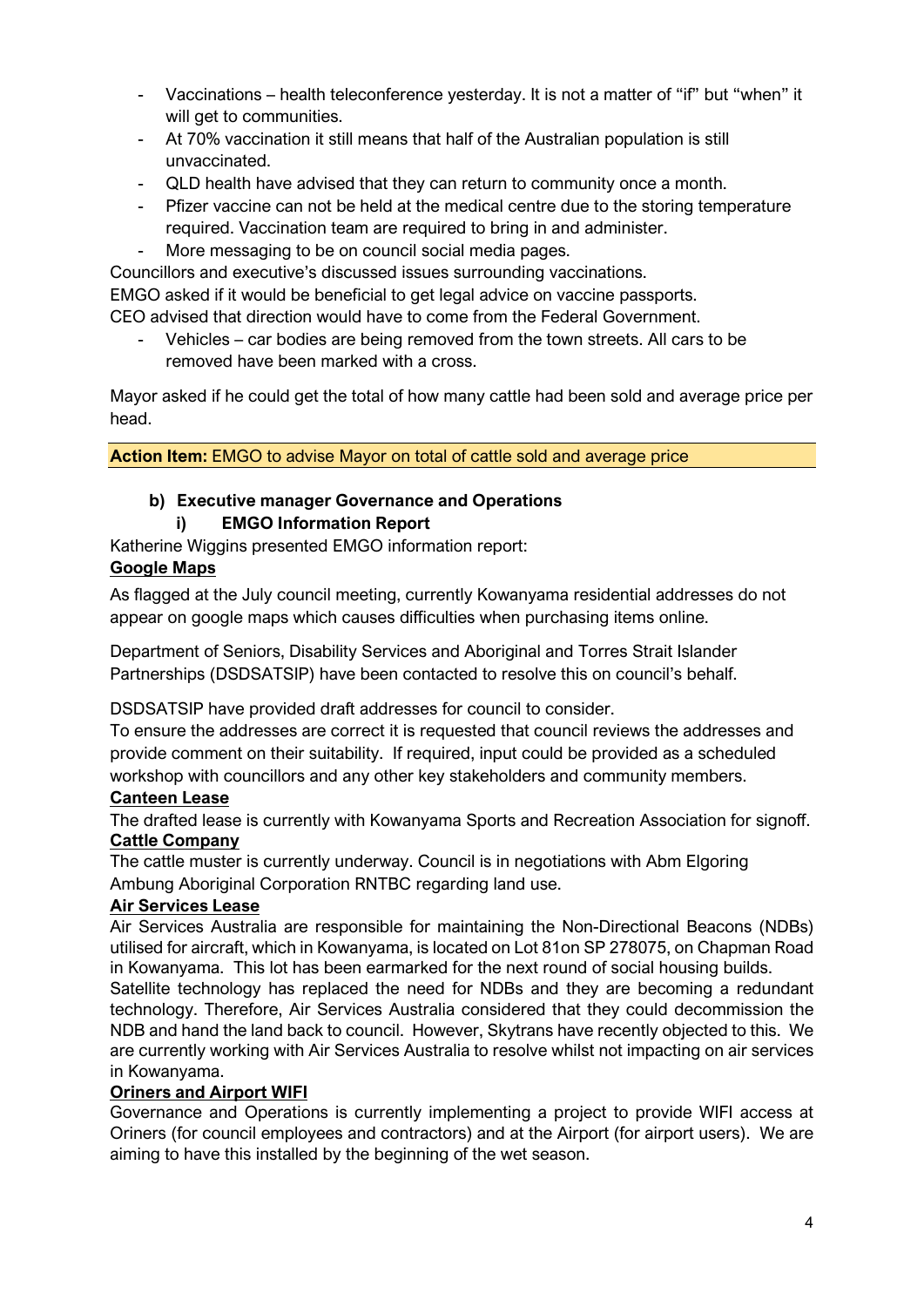## **Identification Cards for Employees**

Following successful training in the Local Government Workers course and the Authorised Officers course, employees involved in the roads program and rangers have now been allocated identification cards.

#### **Action Item:** EMGO to draft letter to Skytrans (Johnathon Thurston) from Mayor re: schedule and pricing

- EMGO attended forum for Public Disclosure training. If a public official makes a complaint i.e. corruption, environmental etc. they are protected from reprisals. EMGO will update on social media etc. This is for staff members from any government department.

### **c) Executive Manager Finance (Acting)**

### **i) Information Report**

Nicola Strutt presented the EMF information report: Key points from the August 2021 YTD report are as follows:

- net operating result is a \$149K surplus, this is  $$102K$  worse than budget
- actual net operating income is \$2,575K this is \$776K worse than budget
- actual operating expenditure is \$2,426K this is \$674K better than budget
- Net Profit is \$149K surplus, this is \$1,269K better than budget
- Untied Cash Funds balance is \$3,581K

Please note these comparisons are to the Budget 2021-22 as adopted at the June 2021 Special Meeting.

Mayor asked if the half yearly budget planning review could be started.

# **ii) Agenda Reports**

### **Annual Budget 2021-2022 – Updated Fees & Charges**

Nicola Strutt presented Agenda Report to council:

As per the Local Government Regulation, each year a local government must endorse an Operational Plan and Budget for the financial year. Should any changes be required to the Operational Budget and associated reports it must be presented to Council for its adoption.

Changes in the updated 2021-22 Fees and Charges are reflected in the updated Fees & Charges schedule.

| <b>RESOLUTION - Fees and Charges</b><br>Pursuant to section 98 of the Local Government Act<br>2009, the Register of Fees and Charges for the 2021- | <b>Moved: Cr Cameron Josiah</b><br><b>Seconded: Cr Jacob Josiah</b> |
|----------------------------------------------------------------------------------------------------------------------------------------------------|---------------------------------------------------------------------|
| 2022 financial year is adopted by Council.                                                                                                         | All in favour<br><b>MOTION CARRIED:</b>                             |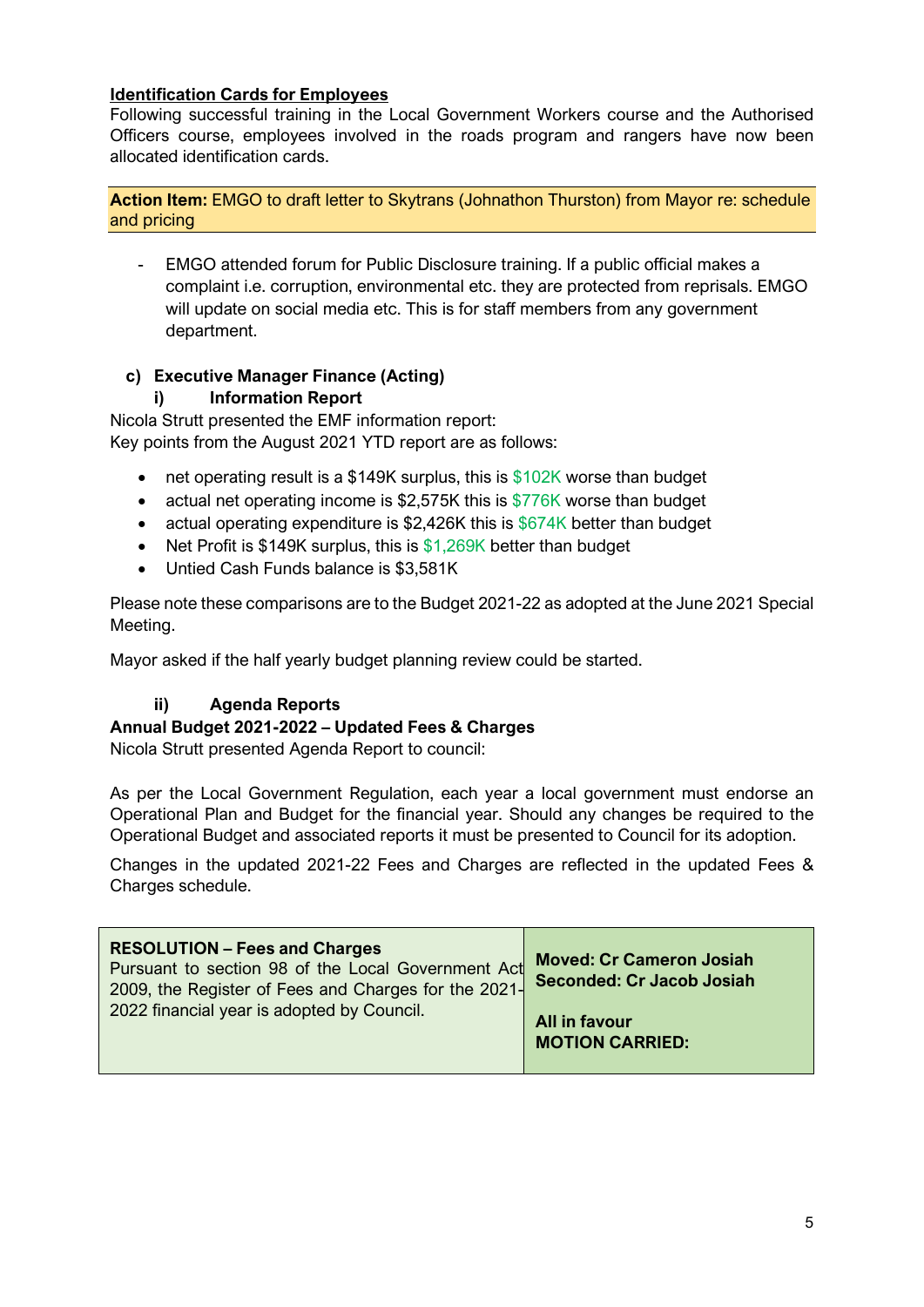## **d) Executive Manager Roads, Infrastructure and Essential Services i) Information Report**

Jacqui Cresswell presented the EMRIES information report:

## **Roads**

Koppens set to complete the town street bitumen works next week, with Council carpark completed last weekend.

- A grader is already working on an emergent grade through the National Park and will continue up to the Coleman River and de-grass the road ready for the full road crew to arrive there in 2 weeks' time.
- Town Streets have been cleaned and Koppens are undertaking repairs. Water on the road has been problematic with works having to be redone due to failure.
- All drains around the community have been cleared and all fire breaks completed.
- Kowanyama Dunbar gravel section completed.
- Road trains will now start carting gravel to the Shelfo Rd stockpile on the western side of the Mitchell River.
- All gravel has been delivered ready to layout on Topsy Rd with all R2R, LRCI and TIDS ATSI projects expected to be completed in the next 2 weeks.
- QRRRF project (Magnificent bank stabilisation) has been designed and project awarded to Koppens to complete this week, after town streets completed.
- All local contractors Hudson Hire, Vandy Beasley, Monty Gilbert and R&K are currently working at various locations.

## **Works - Building & Essential Services**

- Plumbers and carpenters are continuing with BAS maintenance works, although timeframes are still problematic.
- A carpenter supervisor vacancy has been advertised to assist with the workload and supervision of the carpenters
- Current water testing results show water condition is excellent.
- Water mains to the dump and dog pound are underway.

### **Capital Projects -** *Duplexes Construction*

- Tender for 344 Uwelkoril Street was advertised last weekend.
- 278 Pindi Street detailed architectural and engineered drawings completed and will go to tender by end September.

### **Major Projects**

• *Family bistro/canteen renovation* – Majority of major works completed with the canteen able to trade. All painting works underway with slab and fencing works completed and turf laid.

Ergon have been delayed and power upgrades will not happen until end September.

- *Contractors camp/storage area –*Screening and security works commenced last week, temporary Ergon connection complete – delayed until end September.
- *Staff house –*Kit houses complete to lock up stage, works now on hold until canteen completion.
- *ICCIP*  Redesign works have commenced at the dump which is looking good, oil pit to be constructed this week. Car crusher to arrive in community this week. Tender documents for lining of sewage ponds to be advertised by end September.
- Request for a design and construct of a new water testing lab at the water tower will be issued shortly so we can do more comprehensive water testing.

# **Electrical**

• Electrical/air conditioning works at the road camp completed.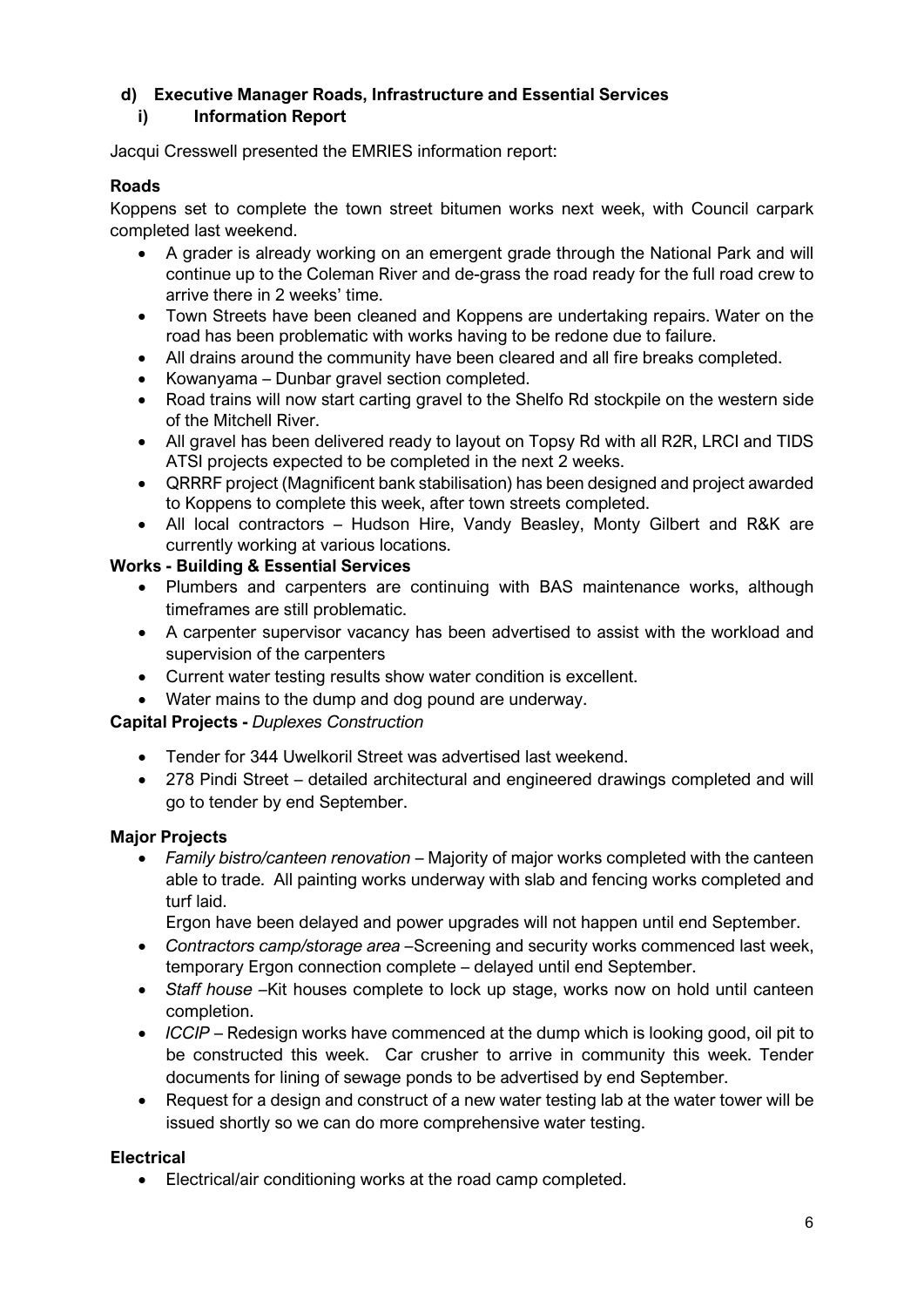• Quotes being sought for works at Oriners, working with essential services regarding water bore and pumps, expected to return to undertake works 4 October.

## **Airport**

- Facemasks are still compulsory due to Covid19 restrictions.
- Aerodrome manual and MOS 139 compliance ongoing, as is undertaking quotes for fuel farm solution.
- HR have been successful in receiving funding for ARO training as more people need training, dates currently being compiled.
- Mandatory training for fuel handling and re-fuelling is required urgently to ensure airport compliancy, this will be undertaken with all qualified ARO staff after completion of their training.
- Skytrans are constantly changing the flight schedules which has become problematic for staff rostering, with early and late flights impacting on staffing.
- Hinterland Operations Manager, Andrew Sinclair, has been in contact regarding reintroducing flights to Kowanyama in January. Discussions ongoing regarding turn around fees and proposed flight schedule.

## **Workshop**

- Contractor currently undertaking works in workshop with 2 local labourer's, there have been a number of vehicles repaired and back in commission in the last month.
- No charges have been recorded as yet in Synergy due to incorrect pricing on fees and charges register. On approval, of new rates, all work orders will be input, and results will show in September financials.

## **Rangers & Animal Management**

- All rangers undertook training in Cairns last week including:
	- Biosecurity training and tour of laboratories,
		- Work experience with Bills Marine
		- Weapons training
	- Boat licence course.
- Animal registrations have commenced, however due to the AMO being away community promotion has been limited. The fence audit has also been delayed, a temporary AMO will be sought to assist with the implementation.

# **Parks & Gardens**

- Funding being sought to replace irrigation pipes at the market garden after recent vandalism and fire destroyed them all.
- Rubbish removal of town streets continuing with public awareness of throwing rubbish on the ground needing to, again, be advertised.

Mayor said there was no flexibility with Skytrans flights and schedule.

Also, there is Security Training in community in October. Are we able to get local community members on this course?

# **Action Item:** EMHR to follow up on security training

# **ii) Agenda Report**

Jacqui Cresswell presented Agenda Report to Council;

As per Council's Procurement Policy, the Chief Executive Officer's financial delegation is \$200,000 and transactions that total in excess of \$200,000 for a particular company, over a year, require Council's endorsement.

Council has requested Xtra Co to supply quotes for the supply of Road Materials under the Local Buy Contract LB 288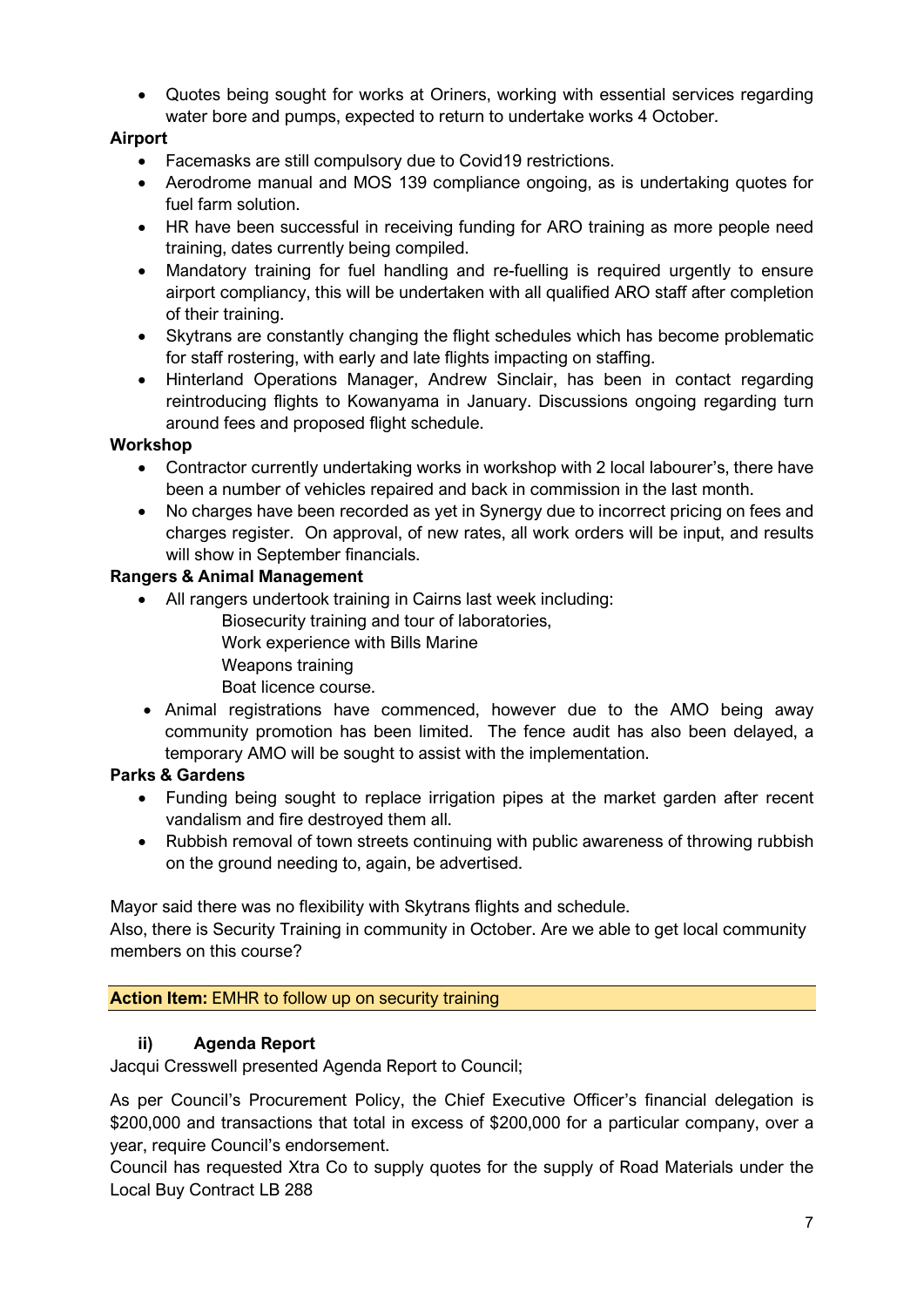An exemption exists to Council's Procurement policy as the tender process has been undertaken by Local Buy therefore is exempt under Local Government Regulations. Council has received notification of the Queensland Reconstruction Authority (QRA) funding has been confirmed for these projects.

In servicing the needs of the community in balance with QRA funding arrangements for reinstatement works on storm damaged sections of Pormp C. Council will need to cart 3,227.07 metric tons of gravel from Nolan's Quarry, Chillagoe.

Works will be undertaken to top up sections of Pormpuraaw Road (Alice to Coleman) that have been approved by the QRA under submission KASC-0026.2021E.REC

| <b>RESOLUTION - Xtra Co Contracts exceeding</b><br>\$200,000<br>That in line with Council's financial delegations Council | <b>Moved: Cr Jacob Josiah</b><br><b>Seconded: Cr Teddy Bernard</b> |
|---------------------------------------------------------------------------------------------------------------------------|--------------------------------------------------------------------|
| endorse payment of \$416,834.04 to Xtra Co.                                                                               | All in favour<br><b>MOTION CARRIED:</b>                            |

*Short break commencing at 3:52pm and returned to meeting at 4:07pm*

### **e) Executive Manager Community Services**

i) Information Report

Gary Uhlmann CEO presented the EMCS information report:

#### **Executive Summary**

- Kowanyama Covid Vaccination stage 2 roll out
- Planning supports for KSRA for Rodeo Ball and Rodeo
- Community Safety Plan Development Phase 2 Implementation Phase
- Planning stage for new operational grants (DATSIP)
- Key staff recruitment (Aged Care Manager, Women's Services Manager, Post Office Manager)

### **Aged and Disability Services Overview**

- Staff continued to deliver quality services for clients
- Aged Care and Disability Services Manager has resigned to take an opportunity in Pormpuraww, recruitment has commenced with position advertised
- HACC staff are undertaking hoist mobility training
- HACC staff and programs have limited vehicles to use at present with 1 currently in the workshop, bus is to be assessed to cost to make road worthy and the other is in Cairns being assessed by insurance

### **Sports Recreation and Children's Services overview**

- The Kowanyama State School HPE classes Monday Thursday from 9:00am 3:00pm and Friday from 9:00am – 1:00pm (sports included hockey and basketball)
- A visit from Star lab was well received by the children with 2 large domes set up in the MPC providing a star gazing/ solar system experience for children
- Regular afterschool multi-sport programs were facilitated with fantastic engagement from the youth
- Kowanyama Pool reopened and has had great engagement each afternoon, A special thanks to the essential services team for the works done to get the pool functional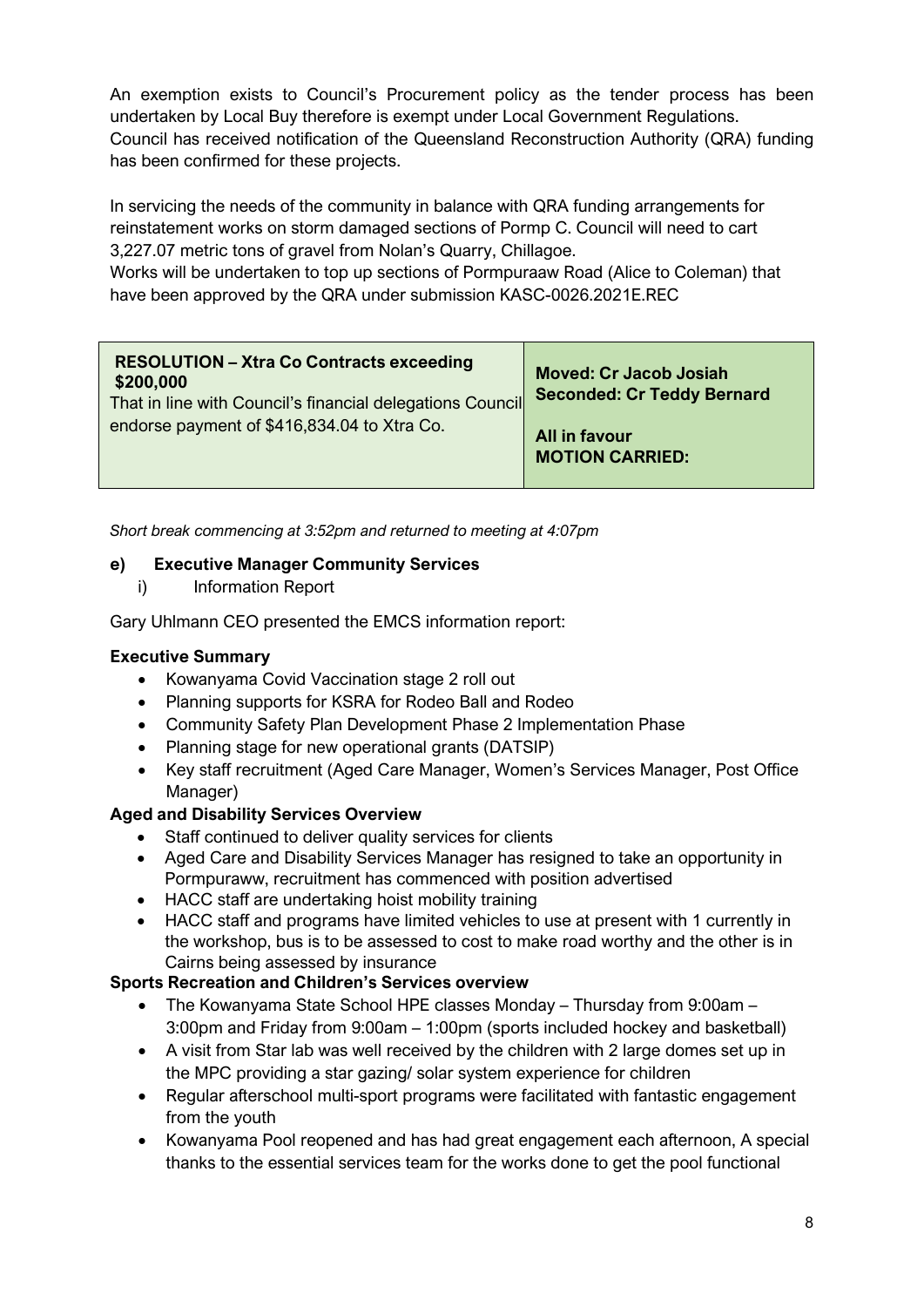• Support to the Men's Rugby League team for the finals. Unfortunately, the team went down in the Grand finale to Mornington Raiders

## **Women's Shelter**

- Kowanyama Women's Shelter had a welcome site visit from funder contact officer. Staff discussed program in depth with Department and provided a great insight into service delivery model. Additionally, Kowanyama Women's Shelter Staff supported 9 clients over this reporting period.
- 5 clients received center-based support from the Kowanyama Women's Shelter and were linked to additional services and programs in community. 4 women received temporary supported accommodation for this reporting period.

# **Community Cultural Support Workers**

• Community Cultural Support Workers facilitated 4 women's groups in this period. Staff have continued to partner with internal council stakeholders and external stakeholders and service providers to deliver structured women's group meeting with targeted outcomes. Staff facilitated in partnership with Sports and Rec staff and RATSICC events for Child protection week and "R U OK day." Staff were also councils lead support agent to QLD health for stage 2 covid vacs that rolled out in Kowanyama providing community and support, meals, and prizes to the community.

#### **f) Executive Manager Human Resources (Acting) i) Information Report**

Caroline Smith presented the EMHR information report:

Current vacancies:

- o Executive Manager Finance *– currently shortlisting*
- o Executive Manager Human Resources *– currently shortlisting*
- o Carpentry Supervisor *– (currently internal staff member acting in role)*
- o Manager Aged and Disability Services

New Appointments September:

- o Scientific Advisor *John Brisbin*
- o Sport and Rec Support Officer (jnr) *-Jaukai Dempsey*
- o QBuild Maintenance Team *Lestridge Possum*
- o Business Enterprises Manager *start date to be confirmed*
- o Accounts Receivable Officer *Joanne Ellis*
- o Manager Women's Services *Maddy Lehmann*
- o Cultural Advisors *– Arthur Luke (Jnr), Simon Luke, Rex Flower, Roy Zingle*

Break-ins and attempted break-ins and damage to infrastructure at various Council locations continue. Damage to CCTV and Rise vehicle bus windows. Training Centre seems to be targeted. CCTV footage to be sent to the police.